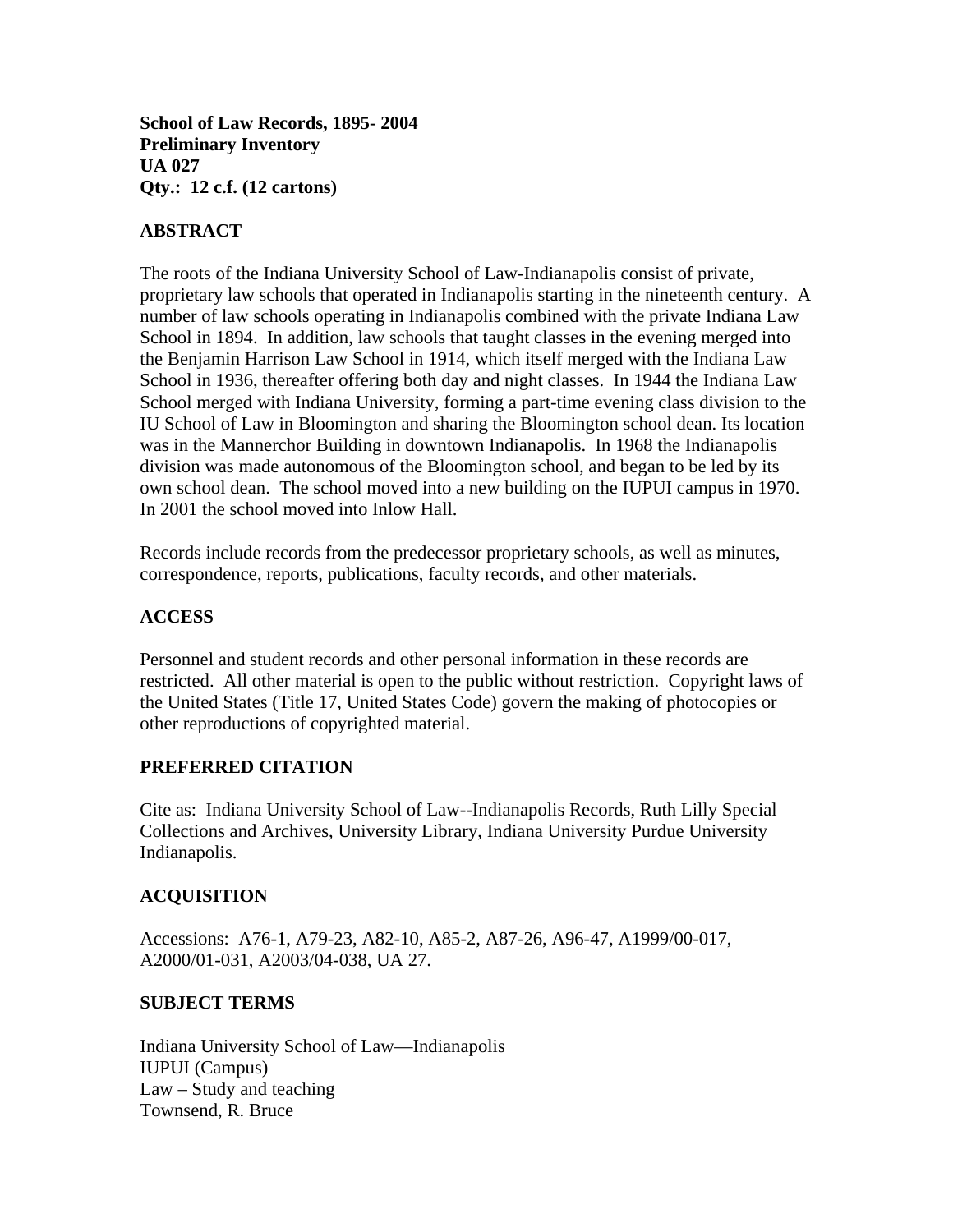### **COLLECTION STATUS**

This preliminary inventory serves as an interim guide to the described records. A finished finding aid based on final appraisal and arrangement of the records of this university unit will be prepared at a future date.

### **PRELIMINARY INVENTORY**

#### **Contents** Box

School of Law Files, Promotion/Tenure Committee, R. Townsend Materials **1**  Photographs Scrapbook (Newspaper Clippings) ca 1916- 1936 Incorporation 1916: Benjamin Harrison Law School Articles of Incorporation: Benjamin Harrison Law School Articles of Incorporation: Indiana Law School (copy) 1975 1st Commencement Program, Indiana Law School, 5/29/1895 Roster of Graduates of Indiana Law School, 1895- 1931 Roster of Graduates from Central Indiana Law Schools 1912- 1944 Description of National University, Law School, 1905- 1906 Indiana Law School Catalogue, 1907- 1909 "The Silent Victors" Address delivered by William R. Forney 1909 Booklet: Speech by William R. Forney, 1916 Record of Graduates of Benjamin Harrison Law School, 1931- 1940 Yearbook, The Demurrer, 1931, 1934 Faculty Evaluations by Freshman, 1935- 1936 Faculty Evaluations by Juniors, 1935- 1936 Faculty Evaluations by Seniors, 1935- 1936 Formation of Central Indiana Law School: Merger Materials, 1936 Indiana Law School Catalogue, 1938- 1939 The American Law School Review, 1945 Indiana Flaw Journal, 1949 IU Law School Directory, 1948-1949, 1950-1951 Benjamin Harrison Annual Commencement Invitations: 1916, 1917 Benjamin Harrison Law School Commencement Banquet Programs 1922-1929 Benjamin Harrison Law School Commencement Programs 1930, 1932-1933, 1935-1942 Indiana Law School Alumni Association 1942 Banquet Program International Legal Sorority Handbook (Iota Tau Tau) Eta Chapter 1955- 1956 Roster of Indianapolis Alumni of Sigma Delta Kappa, Intercollegiate Law Fraternity, 1953 Newspaper Article about Dr. Forney, Law Professor, 1959 1930 Class Reunion of Indiana Law School, 1962 Correspondence: Dean Harvey re: graduate, 1975 IU Law Indianapolis ( 1991 Publications)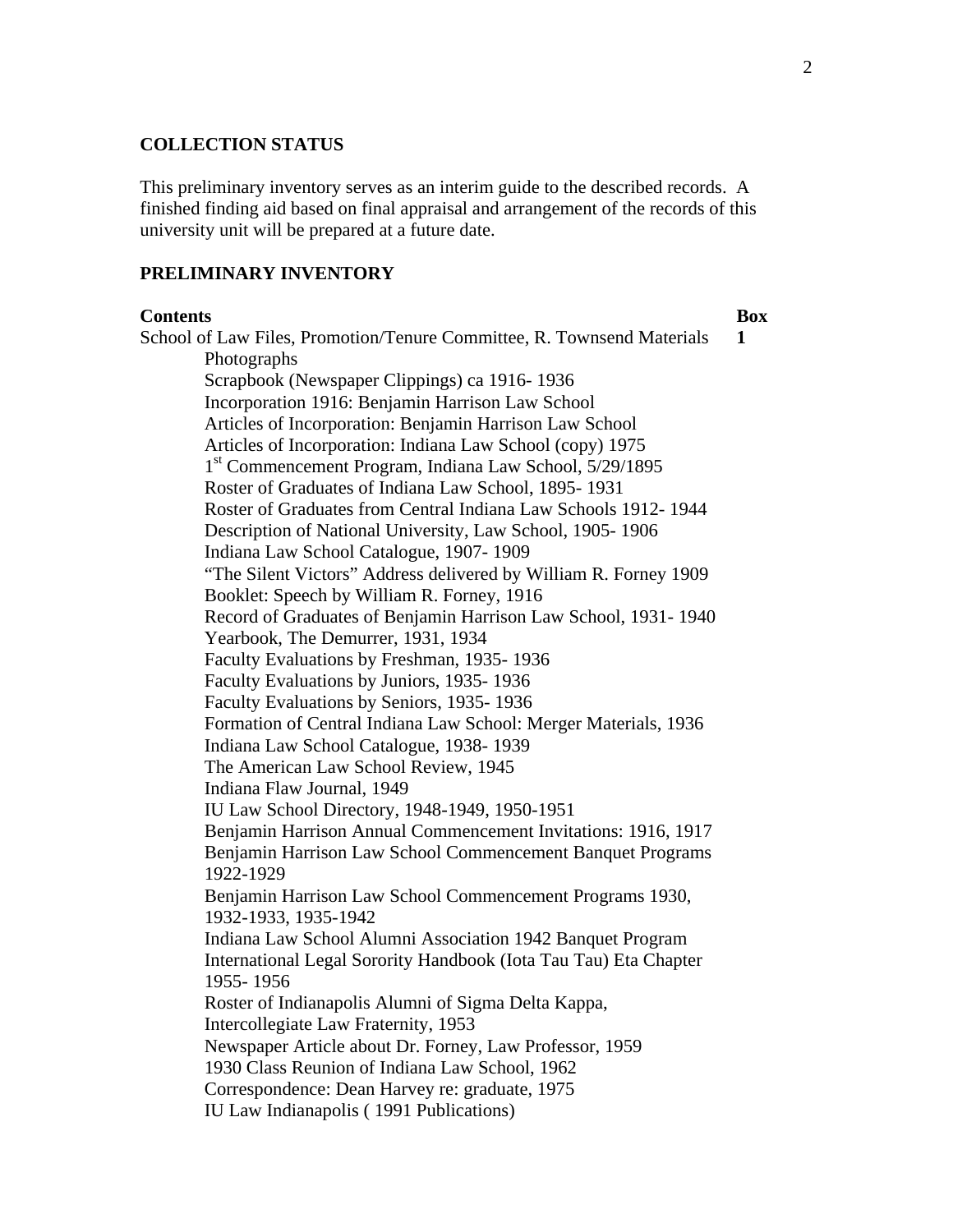Promotion & Tenure Committee Correspondence & Minutes 1977- 1979 Faculty Council, 1968- 1969 Law Faculty Memos & Meeting Minutes, 1967, 1969 Faculty Cultural Center, By-Laws, 1968- 1969 Proposed Faculty Cultural Society Faculty Handbook, 1955, 1958, 1959 Faculty Handbook- IU, ca. 1968 School of Law Files: R. Townsend Materials, Records **2**  Administrative & Faculty Manual, 1974- 1975 Law School Clinical Program Proposal ca. 1971 Separation of Indianapolis Law School from Bloomington, 10/1966 Law School Self Study Report, 1981 "New Governor in Indiana" by Institute of Public Admin., IU 1965 Newspaper Article about Purdue's rising GPAs, 1973 Securities & Creditors Rights, Part 2 [Material on Bonds] [Unlabeled Course Materials] [Miscellaneous Materials- Contracts & Forms] Commercial Law II [Unlabeled Course Materials- Forgery] Stock Art 8 Commercial Law VI, Draft- Defenses [Unlabeled Course Materials- Banking] 3B Defenses, Releases to Extension of Time [Miscellaneous Journal Articles] Materials for Bankruptcy ca. 1960s School of Law Files **3** Fidelity Bond [part 1 of 2] Fidelity Bond [part 2 of 2] Bankruptcy Materials, Securities- R. Bruce Townsend Administrative Procedure [Course Materials] [Course Materials- Separation of Power, Employment Information] Equitable Remedies- R. Bruce Townsend, 1966 Securities Cases, Part II Introduction to Law- R. B. Townsend Court Case: Thomas Thacher vs. H.C. Baldwin Agency, Inc. Conflicts: Bar Review Course Suretyship- R. Bruce Townsend Securities Cases, Part II Securities & Creditor's Rights, Part II, Text- Prof. Townsend, 1975 Securities & Creditor's Rights, Part II, Text- Prof. Townsend, 1976 Securities & Creditor's Rights, Part II, Cases- Prof. Townsend, 1975 Securities & Creditor's Rights, Part II, Cases- Prof. Townsend Commercial Law, Part 1: Commercial Paper Legal Institutions 1, 1969: Assignment & Supplemental Materials Legal Institutions 1, 1971: Assignment & Supplemental Materials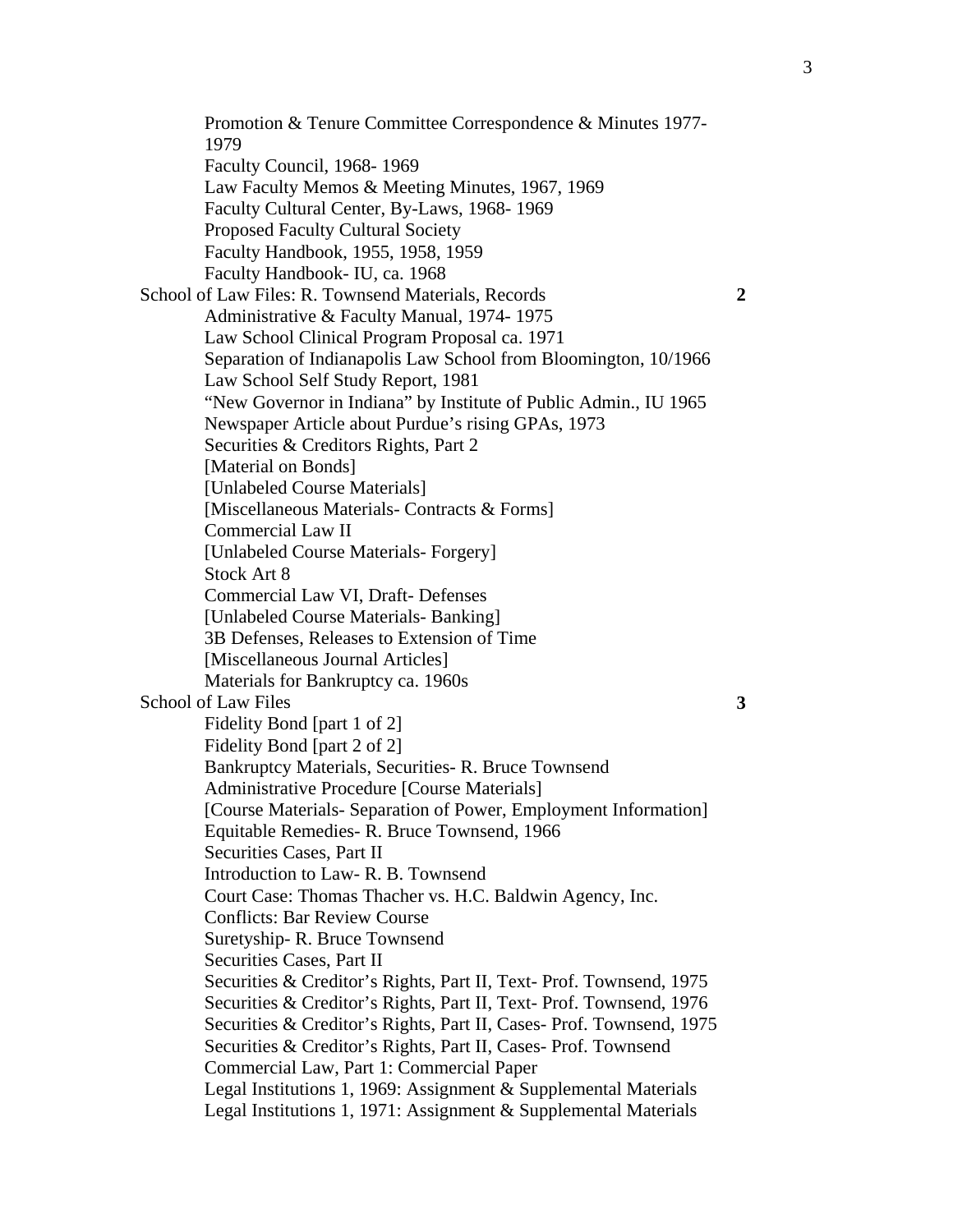School of Law Files, 1965 **4 4** U.C.C. (Uniform Commercial Code) Article II Seminar- R. Bruce Townsend, 1966 Securities Cases, Part II Legal Institutions 1- 1971: Assignment & Supplemental Materials Suretyship N.I.L. (Negotiable Instruments Law) & Sales Suretyship Draft [Course Materials- Banking] Construction Bond II Surety II: Remedy Construction Bond I Surety [? Ney Inst. Ets] 3A Surety III Defense Securities- Secured Transaction Cases- Prof. Townsend, 1974 School of Law Files **5**  Securities & Creditor's Rights- Prof. Townsend, 1970 Commercial Law- R. B. Townsend Introduction to Law, Part 2- Bruce Townsend Legal Institutions I- R. B. Townsend, 1969 Suretyship: Remedies of Surety "The Registered Lobbyist in Indiana" by Edgar D. Whitcomb, IU Research Series "The United States & Recognition of Communist China: A Comprehensive Note" by Robert H. Staton- IU Research Series "The United States & Recognition of Communist China: A Comprehensive Note" by Robert H. Staton- IU Research Series "The Profit Factor of Indiana Not For Profit Corporations" by James F. Kelley- IU Research Series "Contempt of Court & Freedom of Speech" by Andrew Jacobs- IU Research Series Indiana Law Journal, Indianapolis Div., 1954- IU Research Series "Procedure Before Indiana Real Estate Commission" by Richard Givan- IU Research Series The Urban Environment Collection, 1971 & 1972 IU Law- Indianapolis, Alumni Magazine 1989- 1996 Miscellaneous Publications, 1970s- 1990s Constructive Notice (formerly Law School News) 1993- 1996 The Law Practitioner (Newsletter) 1980s Info & Insights (Newsletter) 1990s Event Programs, 1995, 1976 Dictum (Newsletter) 1973- 1991 School of Law Files **6** Dictum (Newsletter) 1982- 1986, 1992- 1996 Self-Study Report- Law School, 1974 A.B.A. (American Bar Association) Accreditation Process Appendix 1, 1974- 1976 A.B.A. Inspection Questionnaire Appendix 2, 1974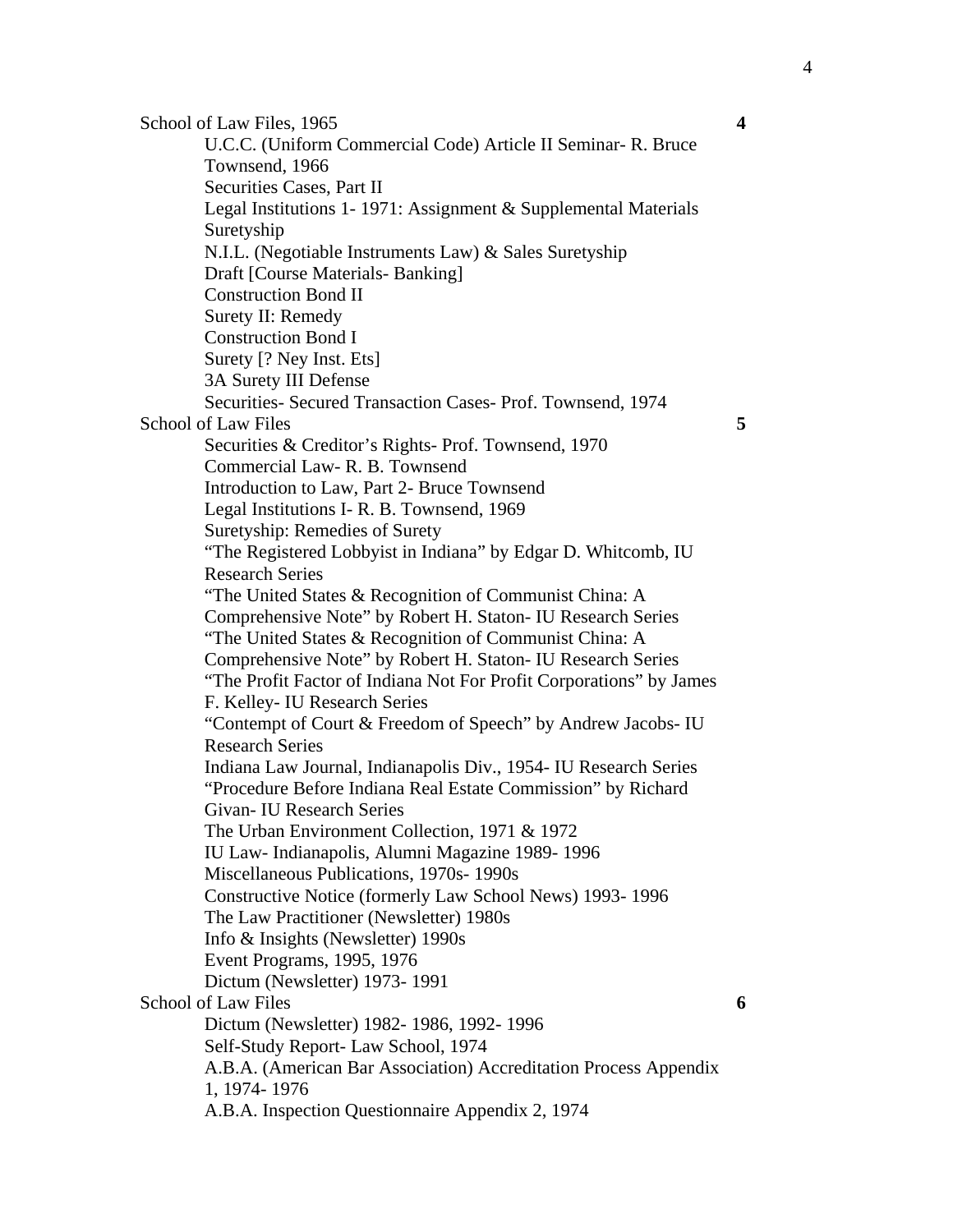A.B.A. Accreditation Process Appendix 3, 1975- 1976 A.B.A. Appendix 4, Law School Annual Report 1974- 1975 Response of IU Law School to A.B.A., 1975 Response of IU Law School to A.B.B., 1976 IU Law School Budgets & Salaries, 1973- 1978 IU Law School Regulations, Bulletins, Procedures & Directives, 1970s School of Law Files **7** A.B.A. Correspondence 1973-1976 Vol. 1 & 2 A.B.A.- Law School Library 1977 Evaluation of IU Law School, Law Library, 2/1979 IU School of Law- Annual Report to President 1976-1977 School of Law Bulletin 1962/63- 1994/96 School of Law Bulletin- Bloomington 1983/85-1986/88 School of Law Evening Div. Courses 1945- 1946 School of Law Directory 1948-1957 School of Law Directory 1956, 1988/89 Law School Publications 1968- 1970 BALSA (Black American Law Students Association) Community Forum 1978 School of Law Application for Financial Assistance (blank) 1980s School of Law Event Programs School of Law Directory 1980, 1986/87, 1991/92 Miscellaneous School of Law Publications Freshman Student Directory 1985/86 School of Law Annual Report 1994-1995 & Honor Roll of Contributors Indiana Law Review Vol. 8 No. 1, 1974 Indiana Law Review Vol. 8 No. 2 (1974) & No. 3 (1975) School of Law Files **8**  Indiana Law Review Vol. 8 No. 4 &6, 1975 Indiana Law Review Vol. 19 No. 4, 1986 Indiana Law Review Vol. 21 No. 1, 1988 Proposal for Law Student Corrections Program Law School- Miscellaneous Correspondence & Publications 1980s Benchmarks (Bulletin of Indiana Judicial Center) 1975, 1980, 1985 RES GESTAE- Indiana State Bar Association, 9/1970, 4/1973 Law School News, Spring1993 Report on Recruitment & Enrollment of Minority Law Students 8/1989 School of Law Annual Report 1995-96 & Honor Roll of Contributors School of Law- Dean's Letters to Alumni & Friends, 1992, 1994/95 School of Law- Dean's Reports & Annual Reports 1970s School of Law Annual Report to President 1976- 1977 School of Law Annual Report 1979- 1991 Responses of Law School to A.B.A. 12/22/1975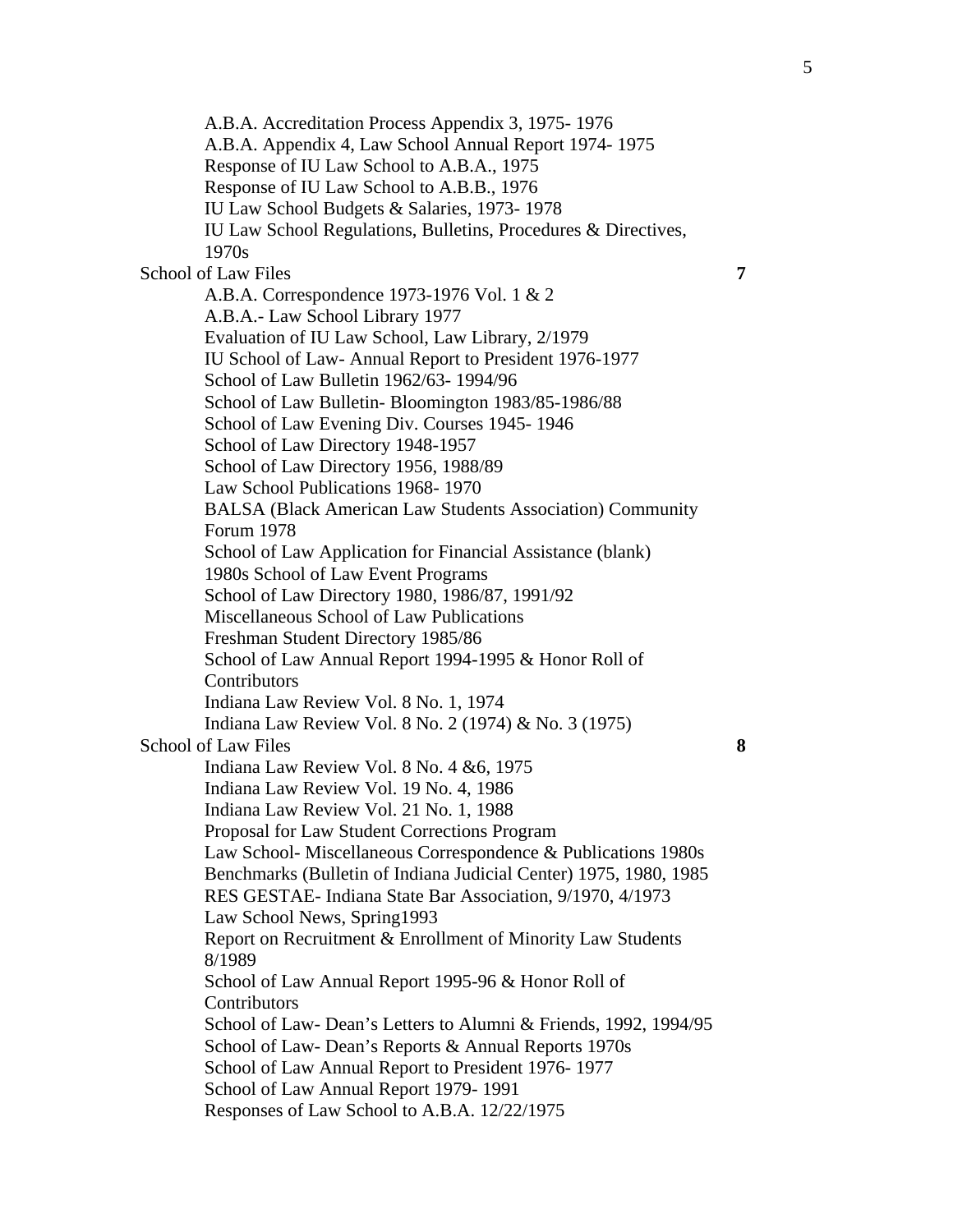A.B.A. Law School Inspection Questionnaire 11/6/1981 A.B.A. Section of Legal Education & Admissions to the Bar, Fall 1981 Questionnaire Self-Study Report- Law School 1974 Self-Study Report- Law School 10/1981 The Center for Law & Health Accomplishments & Activities 1986- 1991 Responses to Accreditation Committee 7/19/1976 School of Law Files **9**  A.B.A.- Law School Library (report) 1977 Self-Study Report, 10/1981 "The Code of Professional Responsibility" by Robert F. Lehman 9/1972 "Problems & Materials on Negotiable Instruments" by Douglass J. Whaley 1973 School of Law Awards Banquet Programs 1972, 1974 IU Law- Indianapolis Alumni Magazine 1989- 1994 [Law School Faculty Handbook 1974/75] Accomplishments by Bernard Campbell Gavit as Dean of IU Law School by Elizabeth Nell Gavit, 4/11/1980 The Law Practitioner (Newsletter) 1970s- 1980s Law Alumni News 1970/71- Winter Law Alumni Association (Newsletter) 1972- 1973 Alumni Briefs (Newsletter) School of Law Alumni Banquet Programs 1979, 1990-1994 School of Law Alumni Directory 1984, 1990 School of Law Alumni Programs 1987- 1989 Law School Alumni- "The American Legion" Publication 10/1979 IU Law School Fund G. Kent Frandsen Memorial Scholarship Fund The Barrister (News Publication) 1967, 1970 The Appeal (Newsletter) 9/1971 Dictum Newsletter, 1971-1975, 1980-1981, 1984, 1988-1991 School of Law Files **10 10** Dictum Newsletter 9/1991-4/1992 School of Law- Student Handbooks 1971-1973, 1982/83 First Annual Report of Indianapolis Bail Project 1970 School of Law Event Programs 1985, 1995 School of Law Commencement Programs 1972-1990 School of Law 1989-1990 Awards Presentation School of Law 100 Year Celebration Invitations 1995 School of Law Dedication Materials Memorial Service Programs for Townsend & Frandsen The R. Bruce Townsend Professorship Lecture, 11/20/1996 Annual Fall Reception for Law Faculty Alumni & Guests, 9/15/1989 Jail & Prison Conditions Litigation Seminar, 9/27/1985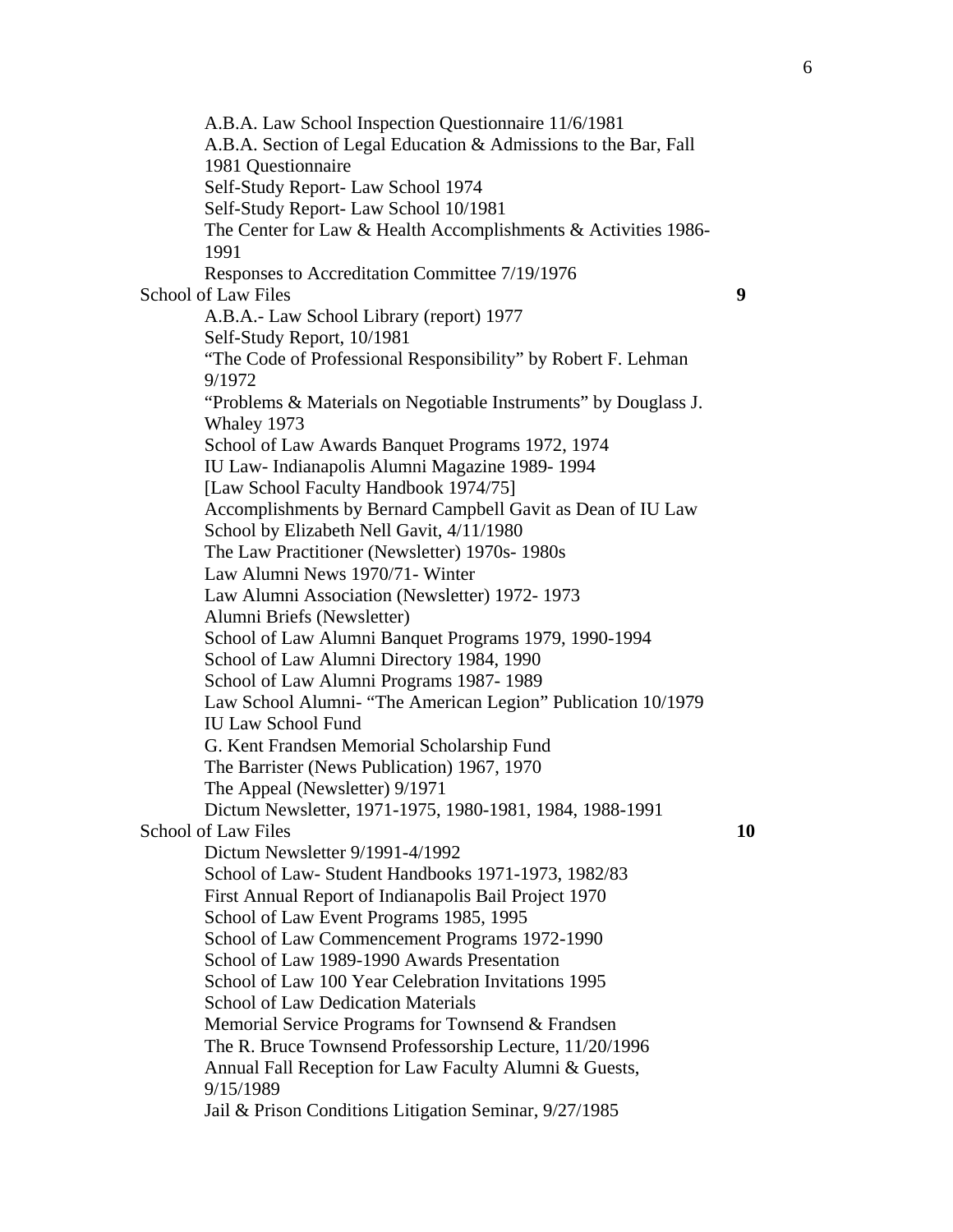1998/99, 1990 Distinguished Visitor's Programs School of Law 1988-1989 Awards Presentation State of the Judiciary, 2/16/1989 City of Indianapolis Proclamation: Indianapolis Law School Week-9/1969 Early Law School Publications (Announcements) 1894-1896, 1905- 1906 Bruce Townsend's 40 Years of Indiana Law- Master Tape (U-Matic Video Tape) Miscellaneous School of Law Publications School of Law Annual Report 1996-97 & Honor Roll of **Contributors** Report on the Law Library from James F. Bailey III, 12/1990 [Untitled Report on School of Law ca. 1980] Report on School of Law, 11/18-21/1981 IUPUI Employee Handbooks 1970s & 1980s IUPUI News Clippings 1973 IUPUI News Clippings 1968-1972 IUPUI News Releases 1964-1968 IUPUI News Clippings 1950s- 1970s IUPUI News Releases 1960s IUPUI News Clippings 1940s & 1950s IU (School of Law) News 1940s IM Community Services, INC. 1976 American Bar Association Report October, 1974 Profile of the IU School of Law 1975- 1976 (Various Indianapolis Photographs) History of the Law School Student Handbook 1989- 1990 School of Law Files **11** Development: Elisabeth M. Daily Memorial Fund 1992 Dean Lefstein's Review 1993 State of the School Address 1995 Dictum: 1995- 1999 [publication] Internet 1995 Dean Lefstien's Review 1998 Law School Dedication- September 21, 2001 Faculty Meeting Minutes 1944- 1972 School of Law Files **12 12** Faculty Meeting Minutes 1972- 1977 Faculty Meeting Minutes 1970- 1979 Faculty Retreat November, 1979 Faculty Meeting Minutes 1980-1995 Roll of Graduates of the Indiana Law School, 08/22/1994 [includes computer disk] School of Law- Inlow Hall Groundbreaking & Dedication Programs 4/28/1999, 9/21/2001